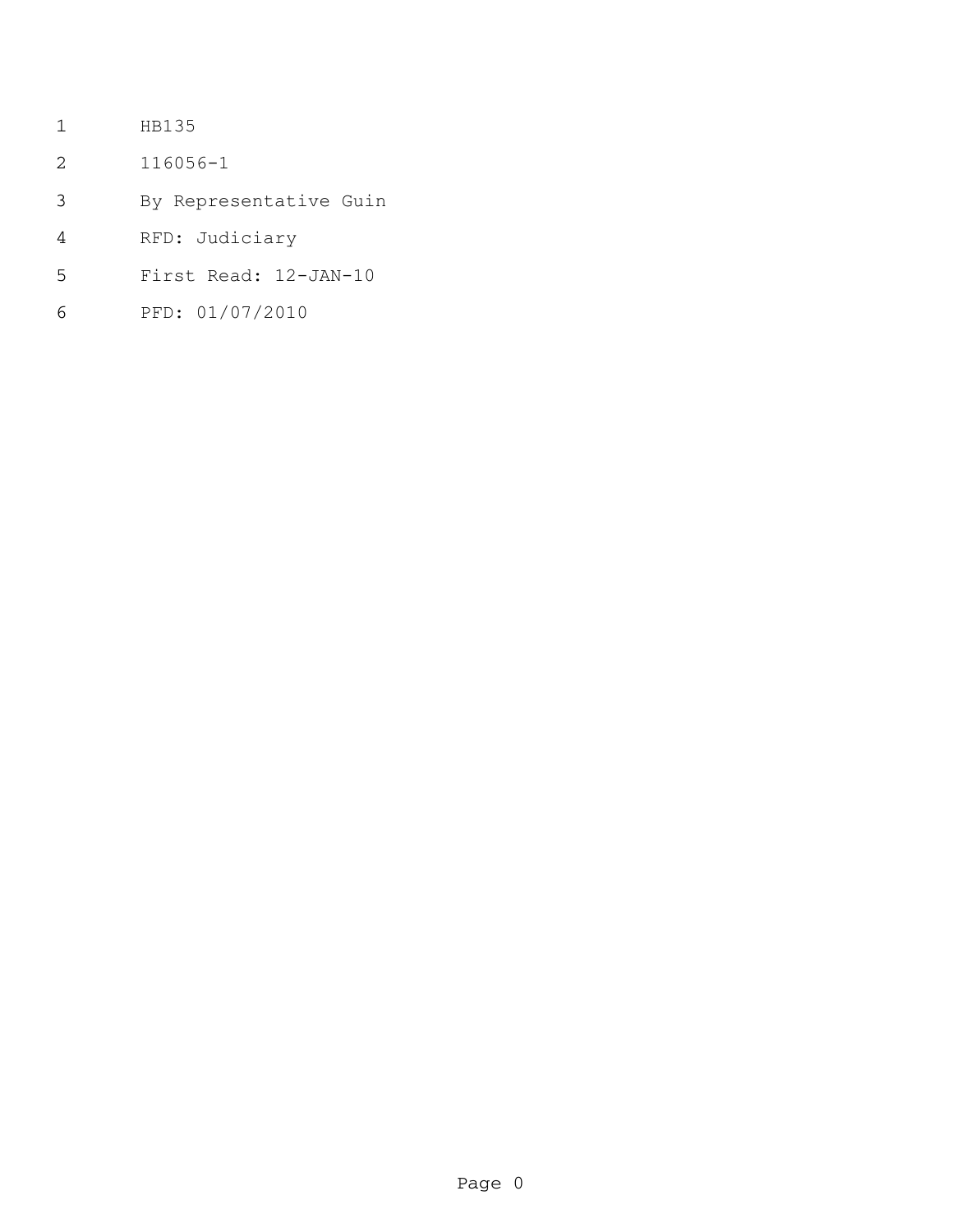116056-1:n:01/06/2010:DA/tan LRS2010-70 SYNOPSIS: Existing law does not specifically provide that the property of a person who is convicted of facilitating solicitation of unlawful sexual conduct with a child, a Class C felony, electronic solicitation of a child, a Class B felony, or facilitating the online solicitation of a child, a Class B felony is subject to forfeiture. This bill would make such provision and would provide the procedure for the forfeiture of 17 the property. Amendment 621 of the Constitution of Alabama of 1901, now appearing as Section 111.05 of the Official Recompilation of the Constitution of Alabama of 1901, as amended, prohibits a general law whose purpose or effect would be to require a new or increased expenditure of local funds from becoming effective with regard to a local governmental entity without enactment by a 2/3 vote unless: it comes within one of a number of specified exceptions; it is approved by the

Page 1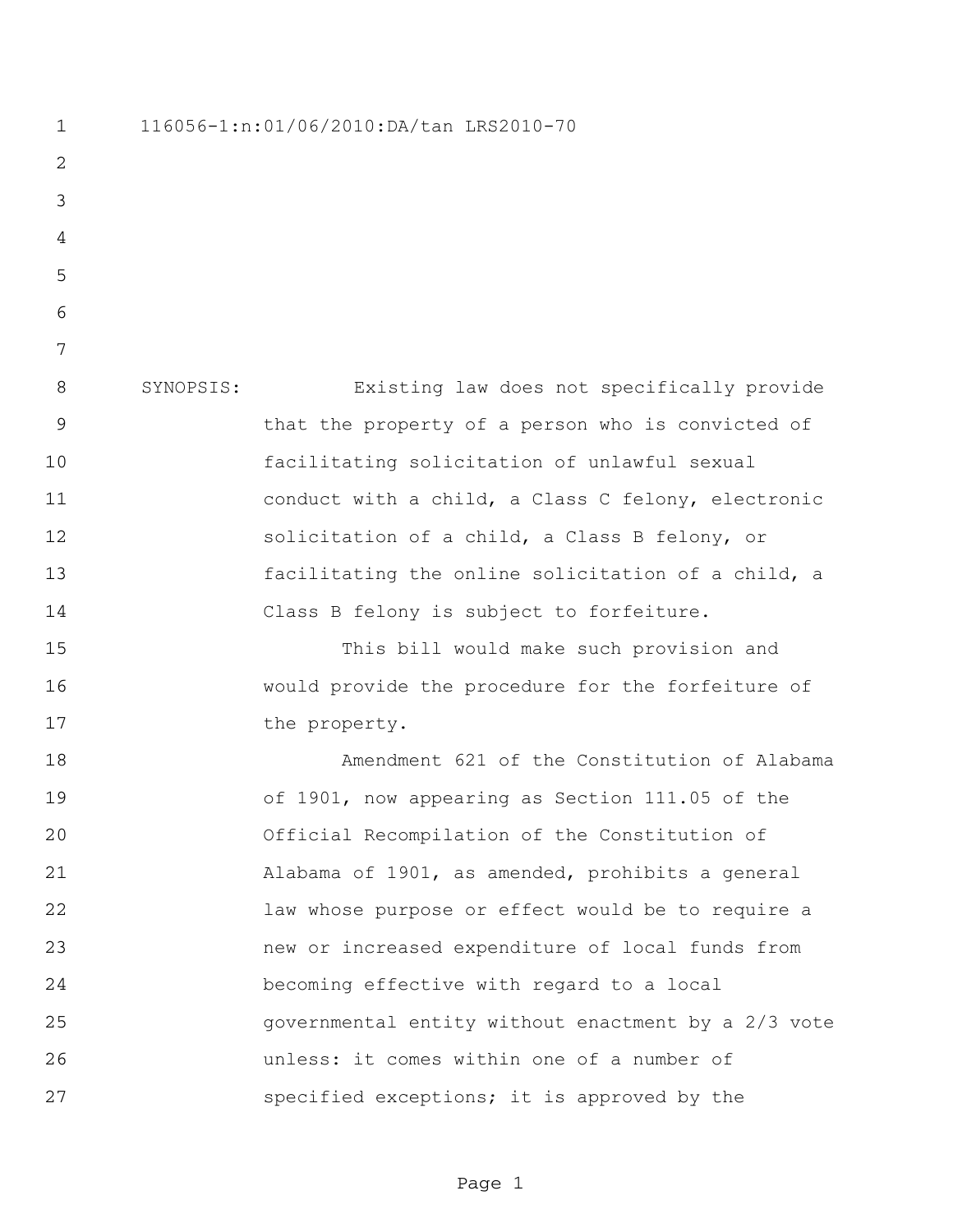affected entity; or the Legislature appropriates funds, or provides a local source of revenue, to the entity for the purpose.

 The purpose or effect of this bill would be to require a new or increased expenditure of local funds within the meaning of the amendment. However, 7 the bill does not require approval of a local governmental entity or enactment by a 2/3 vote to become effective because it comes within one of the specified exceptions contained in the amendment. 

 A BILL 13 TO BE ENTITLED 14 AN ACT

 To provide that the property of a person who is convicted of facilitating solicitation of unlawful sexual conduct with a child, electronic solicitation of child, or facilitating the online solicitation of a child is subject to forfeiture; to provide the procedure for the forfeiture; and in connection therewith would have as its purpose or effect the requirement of a new or increased expenditure of local funds within the meaning of Amendment 621 of the Constitution of Alabama of 1901, now appearing as Section 111.05 of the Official Recompilation of the Constitution of Alabama of 1901, as amended.

BE IT ENACTED BY THE LEGISLATURE OF ALABAMA: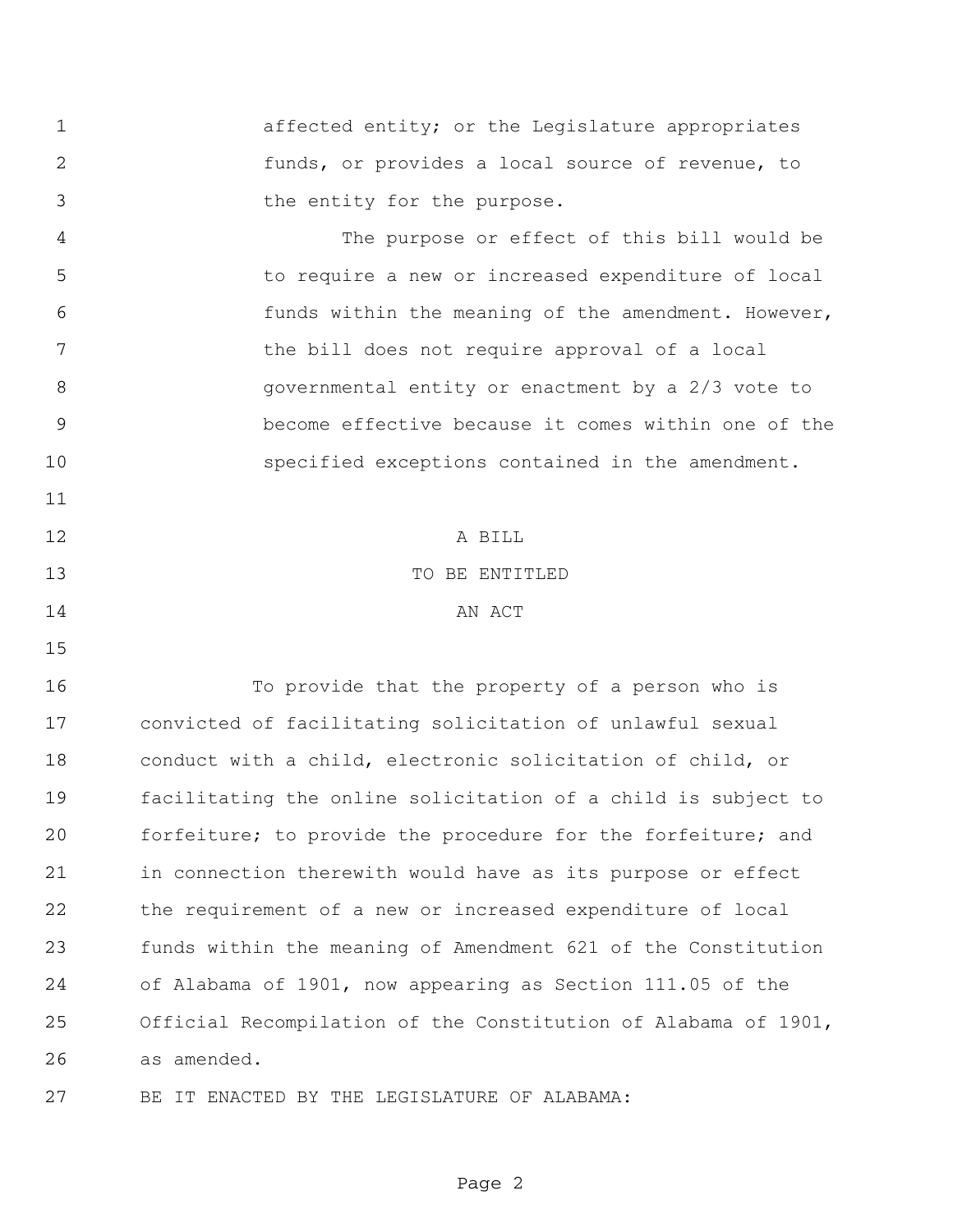Section 1. (a) The following property of a person who is convicted of facilitating solicitation of unlawful sexual conduct, electronic solicitation of a child, or facilitating the online solicitation of a child pursuant to Sections 2, 3, and 4 of Act 2009-745 of the 2009 Regular Session (Acts 2009, p. 2233), or transmitting obscene material to a child by computer pursuant to Section 13A-6-111, Code of Alabama 1975, for sex is subject to forfeiture:

 (1) The dwelling or building including the contents solely owned by the person where the solicitation occurred or originated. However, if a spouse and/or children live in the dwelling or building and are unaware of the unlawful activity, such dwelling or building, including the contents, may not be subject to forfeiture.

 (2) All moneys, negotiable instruments, and funds used, or intended to be used in the solicitation.

(3) All computers used in the solicitation.

 (4) All motor vehicles used by the person for transportation to meet a child for sex.

 (b) Property taken or detained pursuant to this section shall not be subject to replevin but is deemed to be in the custody of the state, county, or municipal law enforcement agency subject only to the orders and judgment of the court having jurisdiction over the forfeiture proceedings. When property is seized pursuant to this section, the state, county, or municipal law enforcement agency may do any of the following:

Page 3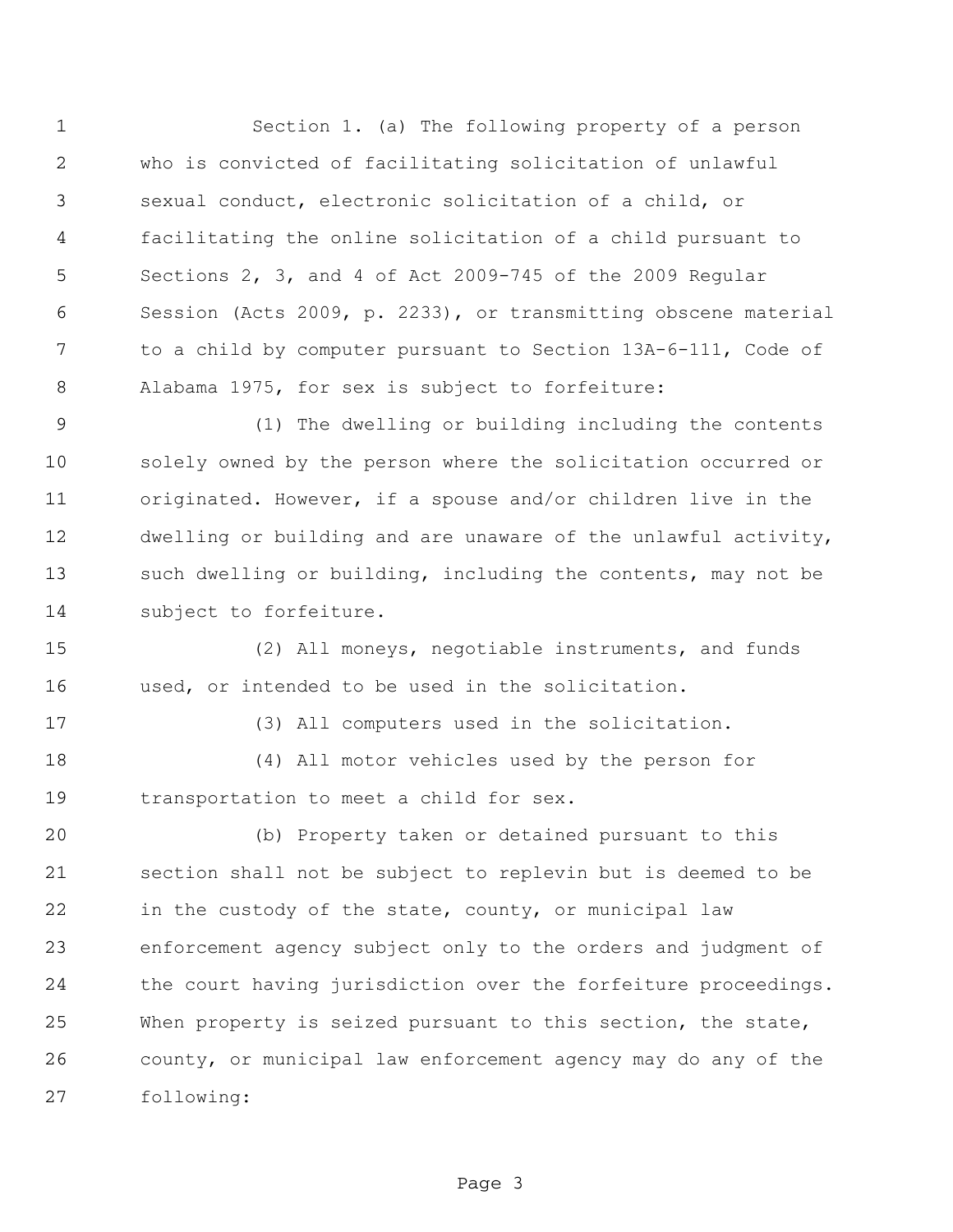- 
- (1) Place the property under seal.

(2) Remove the property to a place designated by it.

 (3) In the case of real property or fixtures solely owned by the perpetrator, post notice of the seizure on the property, and file and record notice of seizure in the probate office.

 (c) The following is the procedure regarding the seizure of property subject to forfeiture under subsection (a):

 (1) Property subject to forfeiture may be seized by state, county, or municipal law enforcement agencies upon process issued by any court having jurisdiction over the property upon a showing of probable cause.

 (2) In the event of seizure, a forfeiture action shall be instituted promptly and within time limits mandated by the United States Constitution.

 (3) The Attorney General or district attorney may initiate a forfeiture action in the name of the State of Alabama in the circuit court. The action shall be heard and determined within time limits mandated by the United States Constitution. It shall be the duty of the State of Alabama at the hearing to prove by clear and convincing evidence that the property should be forfeited. It shall be an affirmative defense to the forfeiture action to the extent of the owner's interest that the owner of the property neither expressly or implicitly consented to nor had actual or constructive knowledge of the acts which would otherwise result in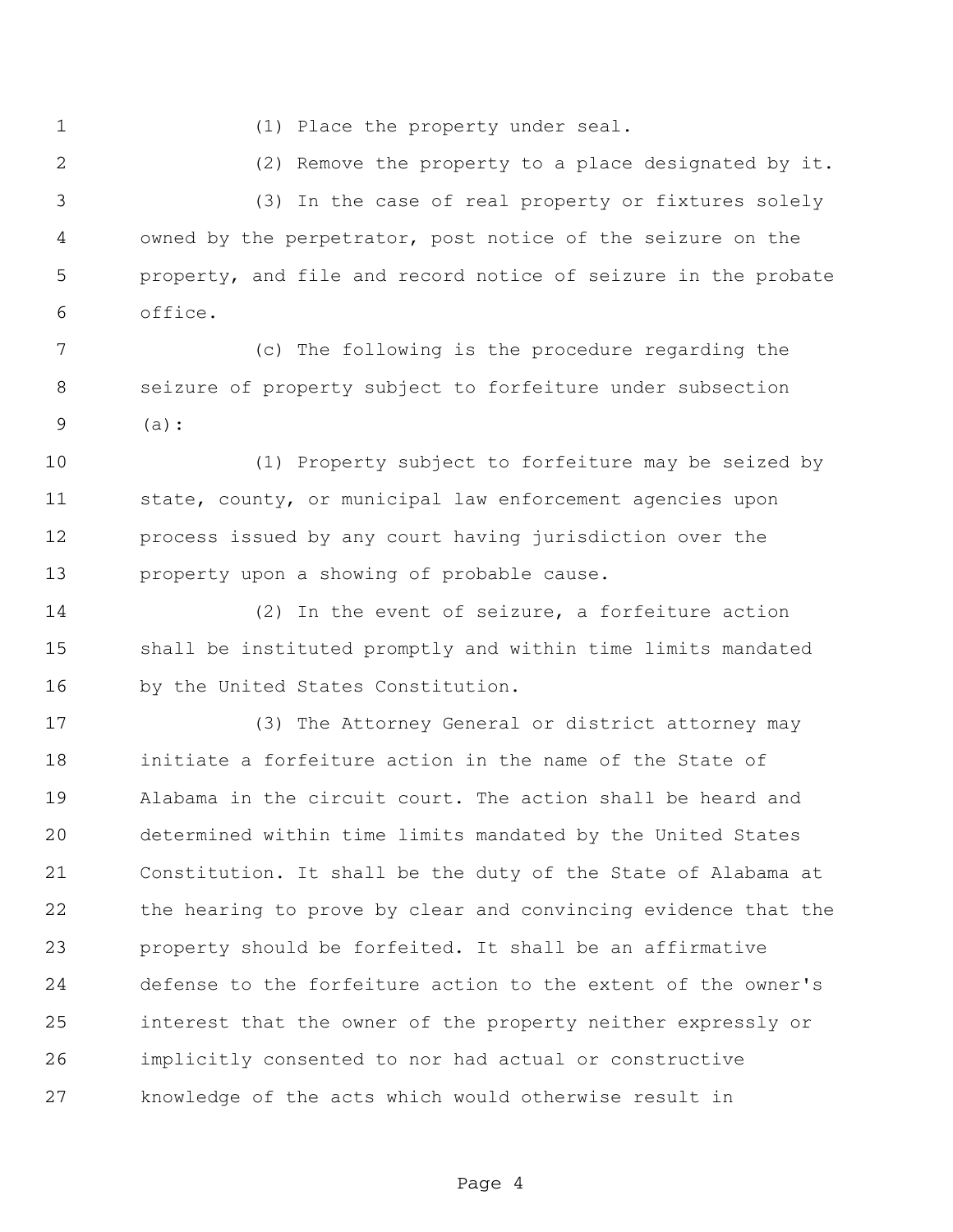forfeiture. It shall be an affirmative defense to any bona fide lienholder to the extent of the lienholder's interest that the lienholder neither consented to nor had knowledge of the acts which would otherwise result in forfeiture. The defendant shall be given the opportunity to present evidence.

 (d) After trial on the merits, the court shall issue the forfeiture and seizure orders as are proper under the law and facts. Prior to issuing an order, the court shall consider the degree of hardship such forfeiture imposes on the spouse and children of the defendant. The court shall order the property forfeited to be destroyed or retained for official 12 law enforcement use or sold and distributed, after payment of all proper expenses relating to the forfeiture and sale, to 14 the General Fund of the State or general fund of the county or municipality whose department, office, or agency contributed 16 to the investigation of the acts resulting in forfeiture, based upon the contribution, including expenses, of the department, office, or agency as determined by the court.

 The funds shall be used by the law enforcement agency for the enforcement of laws to prevent the solicitation of a child by computer. Twenty percent of these funds shall be used to fund the services of the local child advocacy centers.

 (e) Where any property owned or possessed by a person is subject to forfeiture pursuant to this section but because of any act, omission, or consent by the person the property: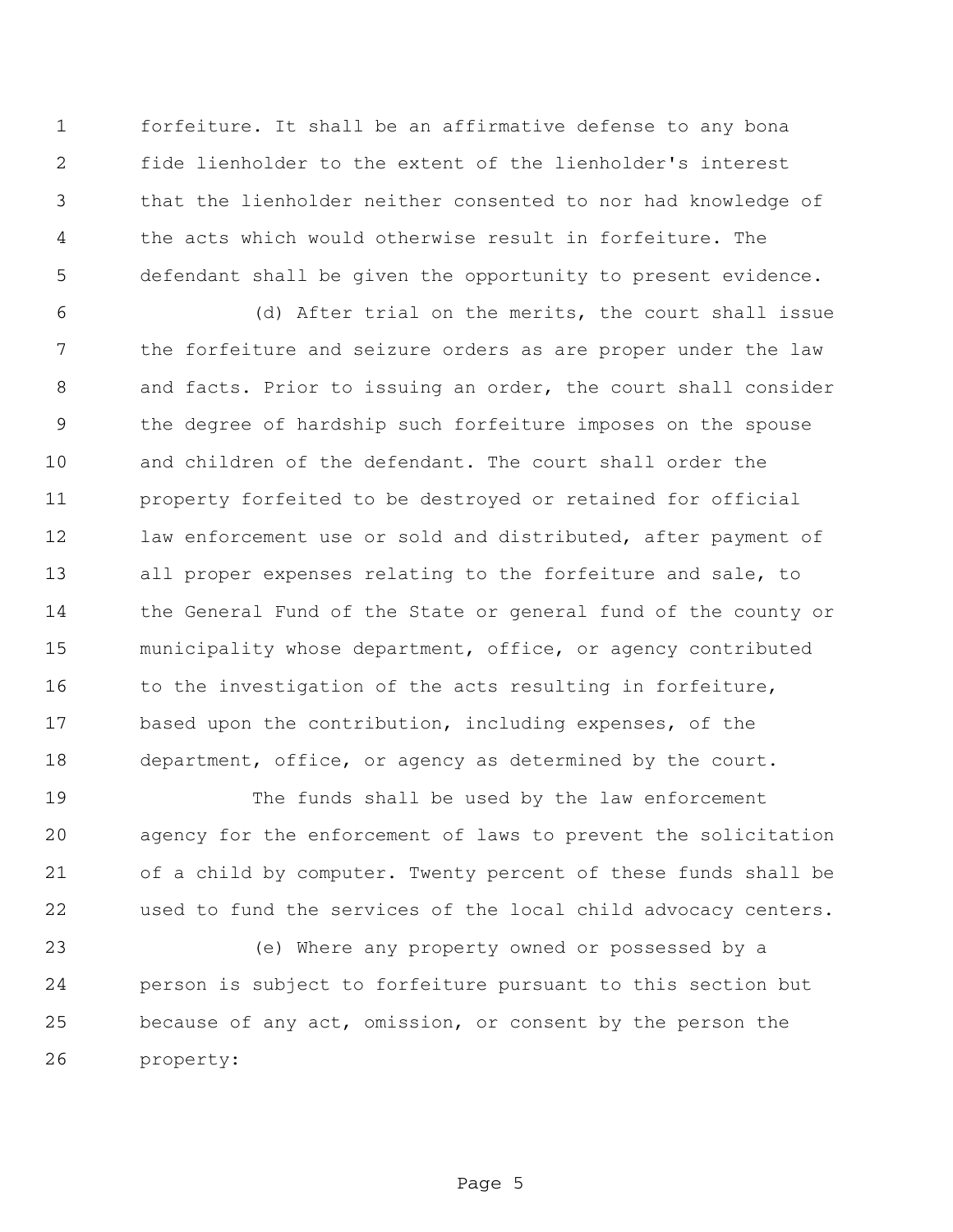(1) Cannot be located upon the exercise of due diligence.

 (2) Has been transferred or sold to, or deposited with, a third party.

 (3) Has been placed beyond the jurisdiction of the court.

(4) Has been substantially diminished in value.

 (5) Has been commingled with other property which cannot be divided without difficulty, and the person knowingly participated either as a principal, aider and abettor, or conspirator in the acts subjecting the property to forfeiture, the Attorney General or district attorney may initiate a civil action in the name of the State of Alabama against the person for forfeiture of a money judgment amount up to the value of and in lieu of the property described in subsection (a). The judgment upon satisfaction shall be distributed as provided in subsection (d).

 Section 2. Although this bill would have as its purpose or effect the requirement of a new or increased expenditure of local funds, the bill is excluded from further requirements and application under Amendment 621, now appearing as Section 111.05 of the Official Recompilation of the Constitution of Alabama of 1901, as amended, because the bill defines a new crime or amends the definition of an existing crime.